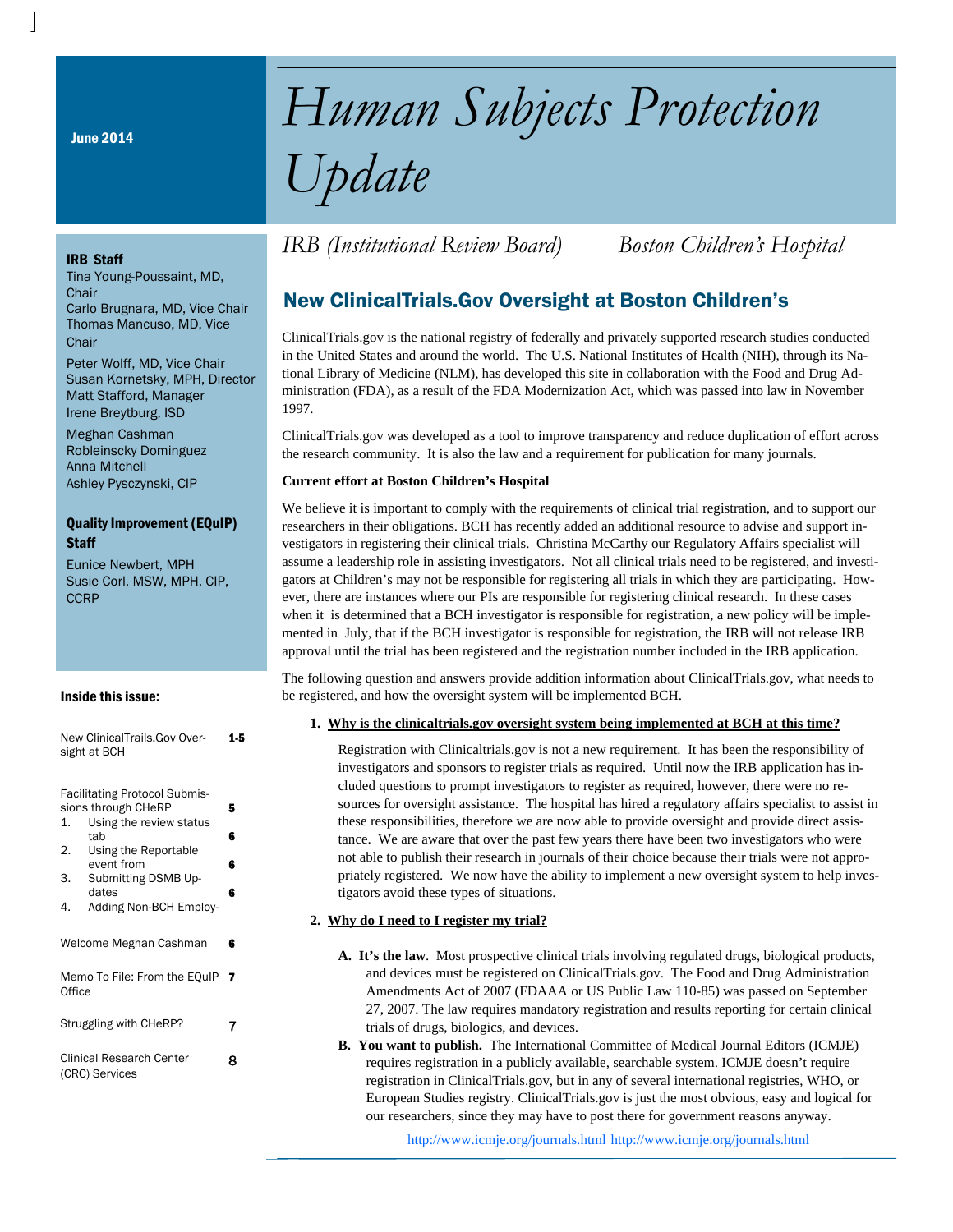# New ClinicalTrials.Gov Oversight at Boston Children's Hospital Continued

#### **3. What studies need to be registered and is there a timeframe for registration?**

FDAAA (the law) and ICMJE (journal policy) have different sets of requirements for what types of studies need to be registered and in what timeframe. Generally speaking, the ICMJE policy is much broader than the scope of FDAAA. Here is a summary of both requirements:

- FDAAA requires registration for "**Applicable Clinical Trials**":
	- Interventional studies (drugs, biologics, devices)
	- Phase  $2 4$  (not phase 1 drug; not small feasibility device)\*\*
	- US FDA jurisdiction (e.g., IND/IDE or US site)
	- Studies initiated after September 27, 2007, or initiated on or before that date and were still ongoing as of December 26, 2007

When:

- Within 21 days of enrollment of  $1<sup>st</sup>$  subject
- Update at least every 12 months (30 days for Recruitment Status and Primary Completion Date)

\*\* The following are also not applicable clinical trials: observational studies; single patient expanded access (treatment

IND)

- ICMJE registration is required for prospective studies that:
	- Assign subjects to one or more health related interventions to evaluate the effects on health outcomes
	- Interventions include any intervention used to modify a biomedical or health related outcome (e.g. drugs, devices, surgical procedures, behavioral treatments, dietary interventions)
	- Health outcomes include any biomedical or health-related measure obtained in participants including pharmacokinetic measures and adverse events

When:

Prior to enrollment of 1st subject

#### **4. Who is responsible for registering?**

For ICMJE requirements, anyone can register, but the author is responsible for ensuring complete registration.

For **FDAAA, t**he **Responsible Party (RP)** is defined as:

- The IND/IDE holder, OR

- If no IND/IDE:

- The industry, cooperative group, consortium or other external sponsor that initiated the study, OR
- If initiated by a principal investigator
	- The grantee institution OR
	- If no external funding, the PI

We recognize that this can get quite confusing. For additional information in assessing who must register a clinical trial, please contact Christina McCarthy at Christina.mccarthy@childrens.harvard.edu or at X4-2777, or visit http://prsinfo.clinicaltrials.gov/ ElaborationsOnDefinitions.pdf for more information.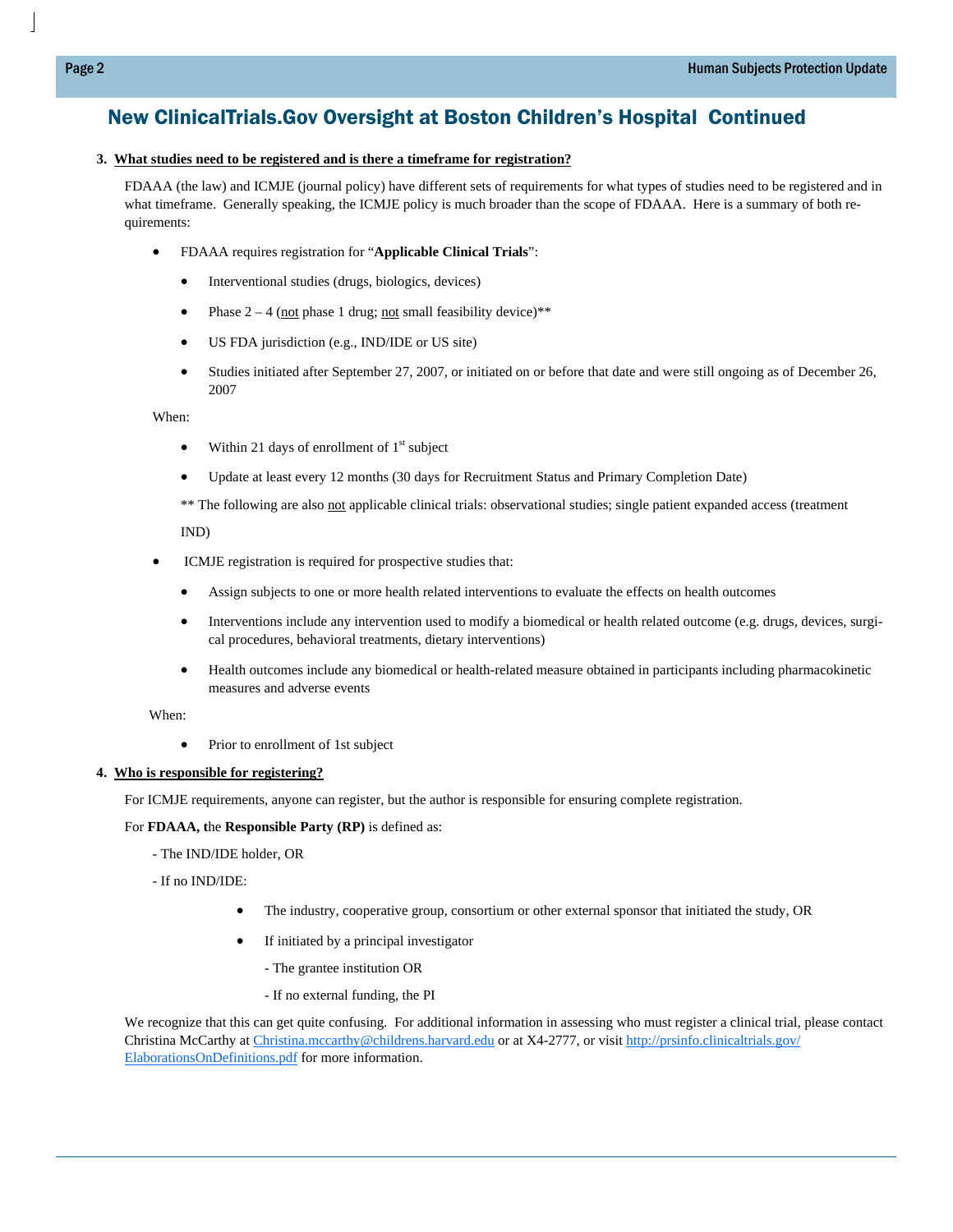# New ClinicalTrials.Gov Oversight at Boston Children's Hospital Continued

#### **5. I heard that the drug company sponsor will register the trial, how do I know if I am responsible for registering the trial?**

If your study meets any of the criteria listed in question 3 it is always a good idea to talk with your collaborators as to who is going to register. In general drug or device companies are responsible if they are the regulatory sponsor and are conducting the trial, however if the study is investigator initiated and you hold the IND you would be responsible. Also in a multicenter consortium trial, the investigator or coordinating center may take responsibility for registration but it is always a good idea to ask. We realize this may not always be clear and if it is not you may contact Christina McCarthy to discuss. The important thing is not to forget to ask the questions and follow through as appropriate.

#### **6. How will submission of my research protocol in CHeRP be used in the ClinicalTrials.gov oversight?**

Beginning in July, IRB approval for your research study requires information about clinical trial registration. The protocol application will include revised questions to help you determine if the research requires registration. If your research fits the criteria for registration you will need to determine if you are responsible for registration. The protocol application questions are structured to specify who will assume responsibility for registration. If it is determined you are responsible for registration, the IRB will not release final approval until registration is complete and the registration number is listed in the protocol application. We have added an additional ancillary review within CHeRP so that the regulatory affairs specialist is automatically notified based on the way you complete the protocol. If there are questions, or the information is incomplete you will be contacted.

#### **7. What are the consequences if I don't register a trial that is required under FDAAA or ICMJE?**

The following are the consequences of non-compliance:

- **FDAAA**
	- Public notices of noncompliance and violations
	- Withholding of NIH funds
	- FDA sanctions
	- Civil monetary penalties (up to \$10,000/day)
- **ICMJE**
	- Cannot publish in journals following ICMJE policy, and other select journals

#### **8. What if my study has already begun and meets the criteria for registering, however, I have not registered?**

We recommend that you register, however please be aware that it is uncertain whether the FDA or the ICJME will recognize or accept a late registration. To assist you we have now included questions about CliniclaTrial.gov registration on the continuing review forms. The questions will prompt you to consider whether your protocol meets criteria for registration however we will NOT withhold continuing approval until registration is complete. We ask that you voluntarily register. If there are any questions you may also contact Christina McCarthy for assistance.

#### **9. I've heard about results reporting. Is that required too?**

Yes. FDAAA requires reporting of results and adverse events for a subset of studies. Results reporting is not mandated as part of the ICMJE requirements. **At this time we do not intend to enforce results reporting as a component of IRB review process.** 

However, please be aware that you may be obligated by law (FDAAA) to submit results and adverse events on the ClinicalTrials.gov website. If you have registered a study, you must understand whether you have additional result reporting obligations.

#### *Results Reporting Required for:*

- Applicable Clinical Trials
- In which the study product is approved (*for any use*) by FDA

*When:* 

- Within 12 months of Primary Completion Date (final data collection for primary endpoint)
- If product not approved by Primary Completion Date but is approved later, then results due 30 days after approval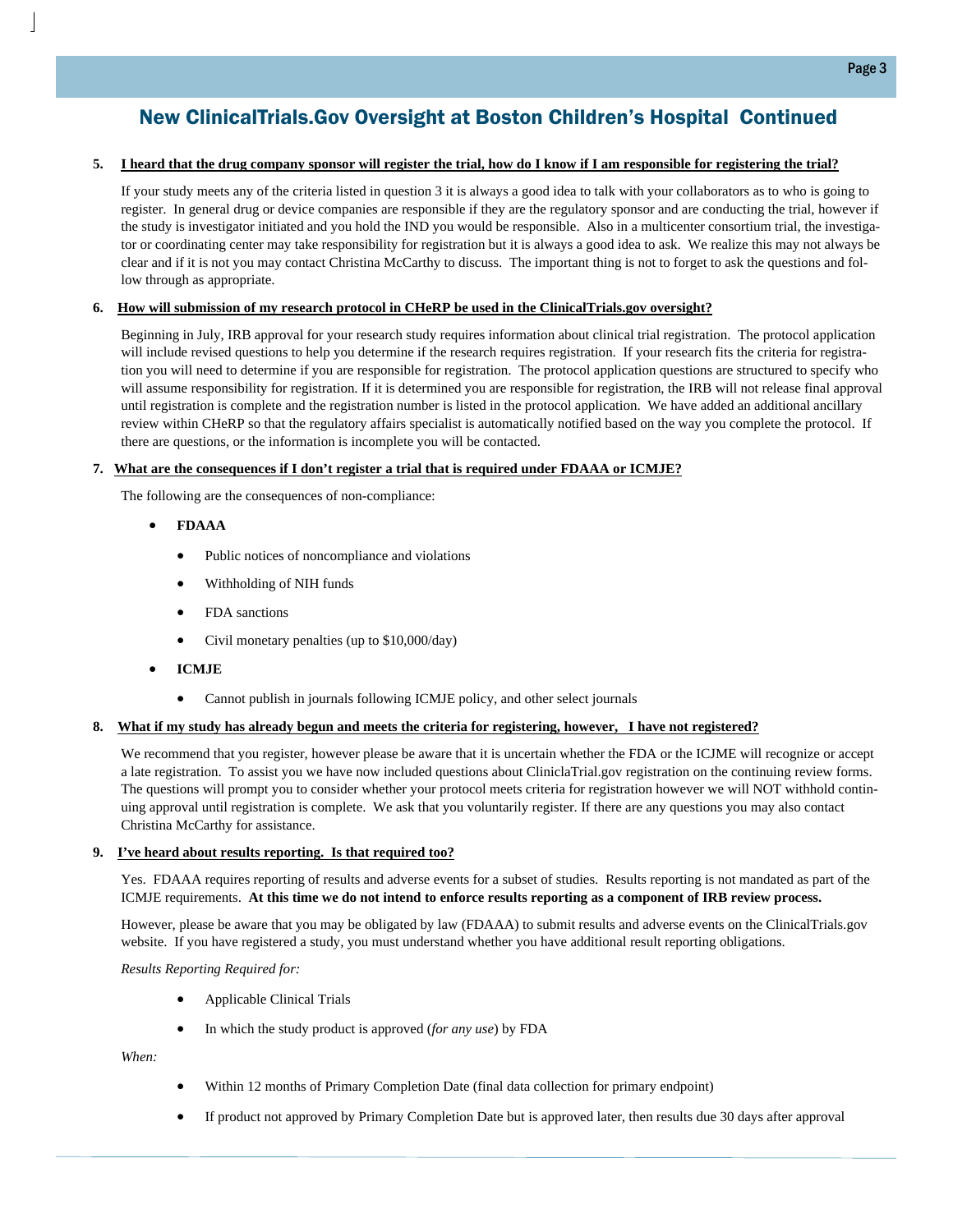# New ClinicalTrails.Gov Oversight at Boston Children's Hospital Continued...

*Note: The Primary Completion Date may be well before you think the study is over. There may be additional follow-up that continues for years, but ClinicalTrials.gov wants results data submitted within a year of the final data collection for the primary endpoint. That means getting to work on analysis and reporting quickly. For help with understanding the results reporting requirement, or for issues with posting results please visit http://clinicaltrials.gov/ct2/manage-recs/how-report or contact Christina McCarthy at christina.mccarthy@childrens.harvard.edu or at ext.4-2777.* 

#### **10. How do I register my study on the ClinicalTrials.gov website?**

Clinical trials are registered on ClinicalTrials.gov via a web-based data entry system called the Protocol Registration System (PRS). As a PRS user you are responsible for ensuring that the information you provide on your trial is correct, complete, readily understood by the public, and updated in a timely manner. The ClinicalTrials.gov website is located at: http://clinicaltrials.gov

#### Step 1: **Obtain an Individual User Account**

In order to obtain an account under the Boston Children's Hospital organization, please contact Irine Breytburg at inine.breytburg@childrens.harvard.edu or at ext. 3205.

In order to generate an account, please provide Irine with the following information:

- Full Name
- BCH User Name
- BCH Employee ID
- Email Address

Question 6 in the ClinicalTrials.gov PRS asks if your organization is already registered with the PRS (Protocol Registration System). The answer to this question is "YES".

#### Step 2: **Login to PRS**

Once your account has been created go to https://register.clinicaltrials.gov/. Complete the three fields on the Login screen. See example below:

- Organization: Boston Children's Hospital
- Username: John Doe
- Password: 1234

#### Step 3: **Create a Protocol Record**

A trial is registered in the system by creating a "protocol record." Click on the Create link under *Protocol Records* on the Main Menu and fill in a series of data entry screens (note, you can copy and paste information into the requested data fields).

#### Step 4: **Review the Protocol Record:**

The *Edit Protocol* screen will appear after data entry is complete. Review the information for accuracy and completely and address any issues (ERRORS, ALERTS, WARNINGS, or NOTES) in the protocol record. You must address all issues for the registration process to be complete.

#### Step 5: **Mark the Protocol Record as Complete**

In order to fully register your study (and allow for approval and public release of information), you must be mark your record as COMPLETE.

#### Step 6: **Keep your Protocol Record Up-To-Date**

You must log into your account every 6 months to confirm or update the registration record. You will receive a reminder email notification from clinicaltrials.gov once every six months to update your study information.

Continued on the next page.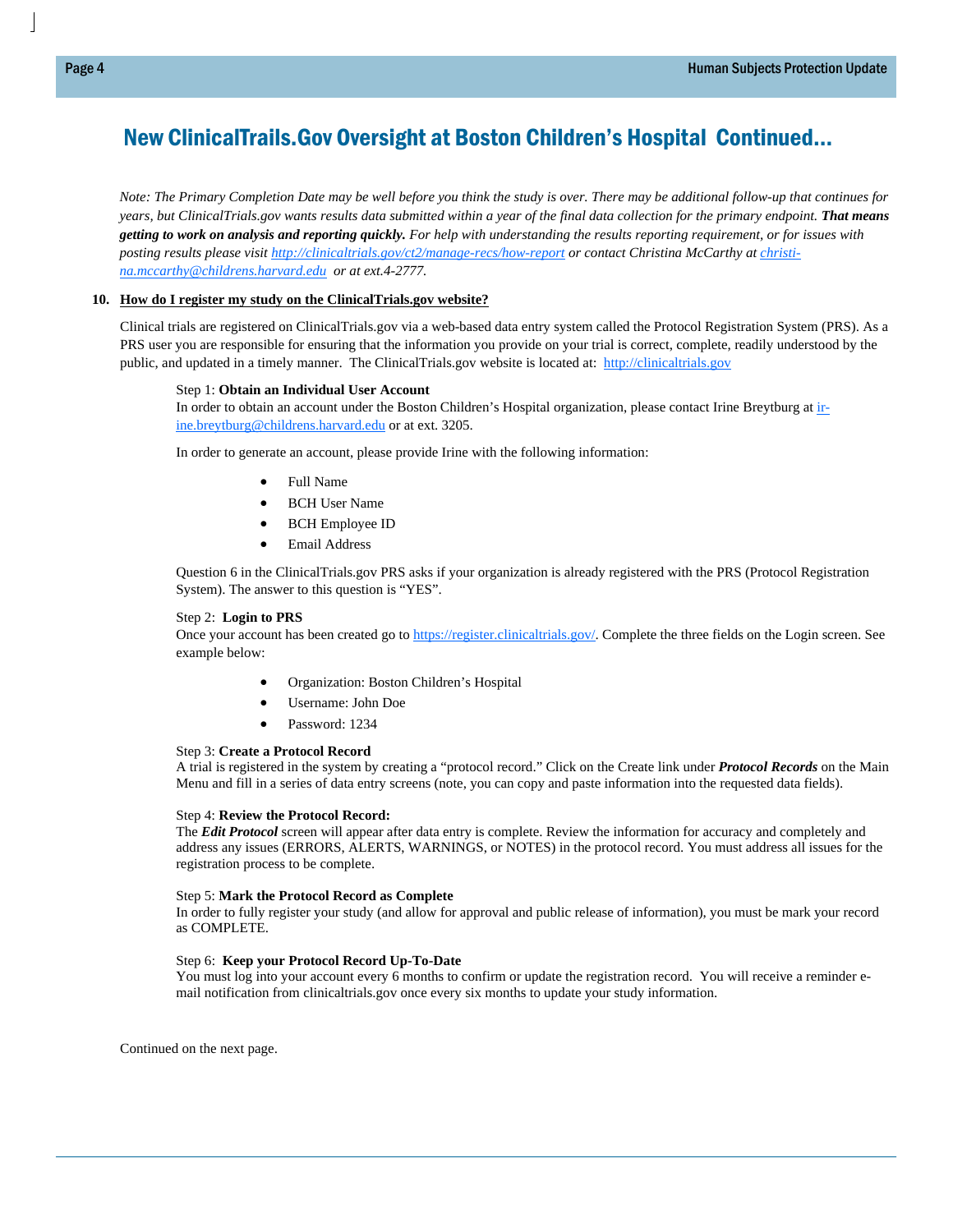#### **11. I heard that if I register my trial with clinictrials.gov I need to include a specific statement in my informed consent. Is that correct?**

Yes, this is correct. If you research meets the criteria for ClinicalTrials.gov registration under FDA regulations the FDA does mandate that the following specific language be included in the consent. This language is optional for trials other than FDA regulated trials that meet criteria for registration. This wording cannot be modified:

"ClinicalTrials.gov is a website that provides information about federally and privately supported clinical trials. A description of this clinical trial will be available on http://www.ClinicalTrials.gov, as required by U.S. Law. This website will not include information that can identify you. At most, the website will include a summary of the results. You can search this website at any time."

#### **12. Where can I go for more information?**

The ClinicalTrials.gov website provides detailed information on how to register trials as well as how to post results. You can find information and FAQs at: http://clinicaltrials.gov/ct2/manage-recs

In addition, Christina McCarthy will be presenting a primer on ClinicalTrial.gov registration requirements on the following dates in CLS12: July 16th from 12:30p-2p and July 24th from 11:30a-1p. All are welcome to attend.

# Facilitating Protocol Submissions Through CHeRP:

#### 1. Using The "Review Status "Tab

#### Do you want to know the status of whether ancillary reviews are complete for your protocol?

Click on the "Review Status" tab below the study dashboard to locate detailed information about ancillary review (AR) status (whether an AR is outstanding, if a review must be complete to obtain final IRB approval), Scientific Review and Department review Contacts, and detailed statistics about the initial new study review process.

| History Log                  | <b>Sticky Notes</b>                    | Initial Review                                                   | <b>Documents</b> | <b>Review Status</b> | Notification | <b>Meeting Minutes</b>                    |                     |                     |                                 |
|------------------------------|----------------------------------------|------------------------------------------------------------------|------------------|----------------------|--------------|-------------------------------------------|---------------------|---------------------|---------------------------------|
| Anne Fulton<br>Ronald Hansen | <b>Scientific Review Coordinators:</b> |                                                                  |                  |                      |              |                                           |                     |                     |                                 |
| Ronald Hansen                | <b>Primary Department Reviewers:</b>   |                                                                  |                  |                      |              |                                           |                     |                     |                                 |
|                              |                                        | Assigned Department Reviewer (if primary reviewer has assigned a |                  |                      |              | eviewer that person will be listed here): |                     |                     |                                 |
| <b>Ancillary Review:</b>     |                                        |                                                                  |                  |                      |              |                                           |                     |                     |                                 |
| <b>Ancillary Reviewer</b>    |                                        |                                                                  |                  | king                 |              | <b>Review Received</b>                    |                     |                     | Last Notified Date              |
| CTO                          |                                        |                                                                  |                  |                      |              |                                           |                     |                     | 1/25/2014 8:43 AM               |
| Drug-Device                  |                                        |                                                                  |                  | yes                  |              | 2/9/2014 7:41 PM                          |                     |                     | 1/25/2014 8:43 AM               |
| Laser Committee              |                                        |                                                                  |                  | yes                  |              | 2/18/2014 10:15 AM                        |                     |                     | 1/25/2014 8:40 AM               |
| Review Statistics:           |                                        |                                                                  |                  |                      |              |                                           |                     |                     |                                 |
| State                        |                                        |                                                                  |                  |                      |              |                                           | Date Entered State  | Date Exted State    | Time Spent in State             |
| Draft                        |                                        |                                                                  |                  |                      |              |                                           | 11/7/2013 9:37 AM   | 11/11/2013 8:51 AM  | 95 hours 14 minutes 34 seconds  |
| Scientific Review            |                                        |                                                                  |                  |                      |              |                                           | 11/11/2013 8:51 AM  | 12/3/2013 2:42 PM   | 533 hours 51 minutes 11 seconds |
| Draft                        |                                        |                                                                  |                  |                      |              |                                           | 12/3/2013 2:42 PM   | 12/13/2013 11:02 AM | 238 hours 19 minutes 38 seconds |
| Dept-Div Review              |                                        |                                                                  |                  |                      |              |                                           | 12/13/2013 11:02 AM | 12/13/2013 11:15 AM | 12 minutes 51 seconds           |
| <b>Analyst Review</b>        |                                        |                                                                  |                  |                      |              |                                           | 12/13/2013 11:15 AM | 12/16/2013 1:12 PM  | 73 hours 57 minutes 28 seconds  |
| Analyst Review Feedback      |                                        |                                                                  |                  |                      |              |                                           | 12/16/2013 1:12 PM  | 1/23/2014 9:57 AM   | 908 hours 45 minutes 3 seconds  |
| <b>Analyst Review</b>        |                                        |                                                                  |                  |                      |              |                                           | 1/23/2014 9:57 AM   | 1/25/2014 8:43 AM   | 46 hours 46 minutes 21 seconds  |
| Arsigned to Meeting          |                                        |                                                                  |                  |                      |              |                                           | 1/25/2014 0:43 AM   | 2/10/2014 1:56 PM   | 389 hours 12 minutes 56 seconds |
| Post Review                  |                                        |                                                                  |                  |                      |              |                                           | 2/10/2014 1:56 PM   | 2/14/2014 4:23 PM   | 98 hours 27 minutes 42 seconds  |
| Report of Action Review      |                                        |                                                                  |                  |                      |              |                                           | 2/14/2014 4:23 PM   | 2/19/2014 8:39 AM   | 112 hours 15 minutes 53 seconds |
| <b>Post Review</b>           |                                        |                                                                  |                  |                      |              |                                           | 2/19/2014 8:39 AM   | 2/19/2014 2:53 PM   | 6 hours 13 minutes 24 seconds   |
| Full Review Feedback         |                                        |                                                                  |                  |                      |              |                                           | 2/19/2014 2:53 PM   | 2/25/2014 4:24 PM   | 145 hours 30 minutes 52 seconds |
| Follow-up Review             |                                        |                                                                  |                  |                      |              |                                           | 2/25/2014 4:24 PM   | 2/26/2014 1:03 PM   | 20 hours 39 minutes 39 seconds  |
| Assigned to Meeting          |                                        |                                                                  |                  |                      |              |                                           | 2/26/2014 1:03 PM   | 3/10/2014 2:45 PM   | 288 hours 41 minutes 29 seconds |
| <b>Port Review</b>           |                                        |                                                                  |                  |                      |              |                                           | 3/10/2014 2:45 PM   | 3/13/2014 3:08 PM   | 72 hours 23 minutes 17 seconds  |
| Report of Action Review      |                                        |                                                                  |                  |                      |              |                                           | 3/13/2014 3:08 PM   | 3/14/2014 9:36 AM   | 18 hours 28 minutes 4 seconds   |
| <b>Post Review</b>           |                                        |                                                                  |                  |                      |              |                                           | 3/14/2014 9:36 AM   | 3/14/2014 2:56 PM   | 5 hours 19 minutes 54 seconds   |
|                              |                                        |                                                                  |                  |                      |              |                                           |                     |                     |                                 |
| Full Review Feedback         |                                        |                                                                  |                  |                      |              |                                           | 3/14/2014 2:56 PM   | 3/20/2014 9:15 AM   | 138 hours 19 minutes 24 seconds |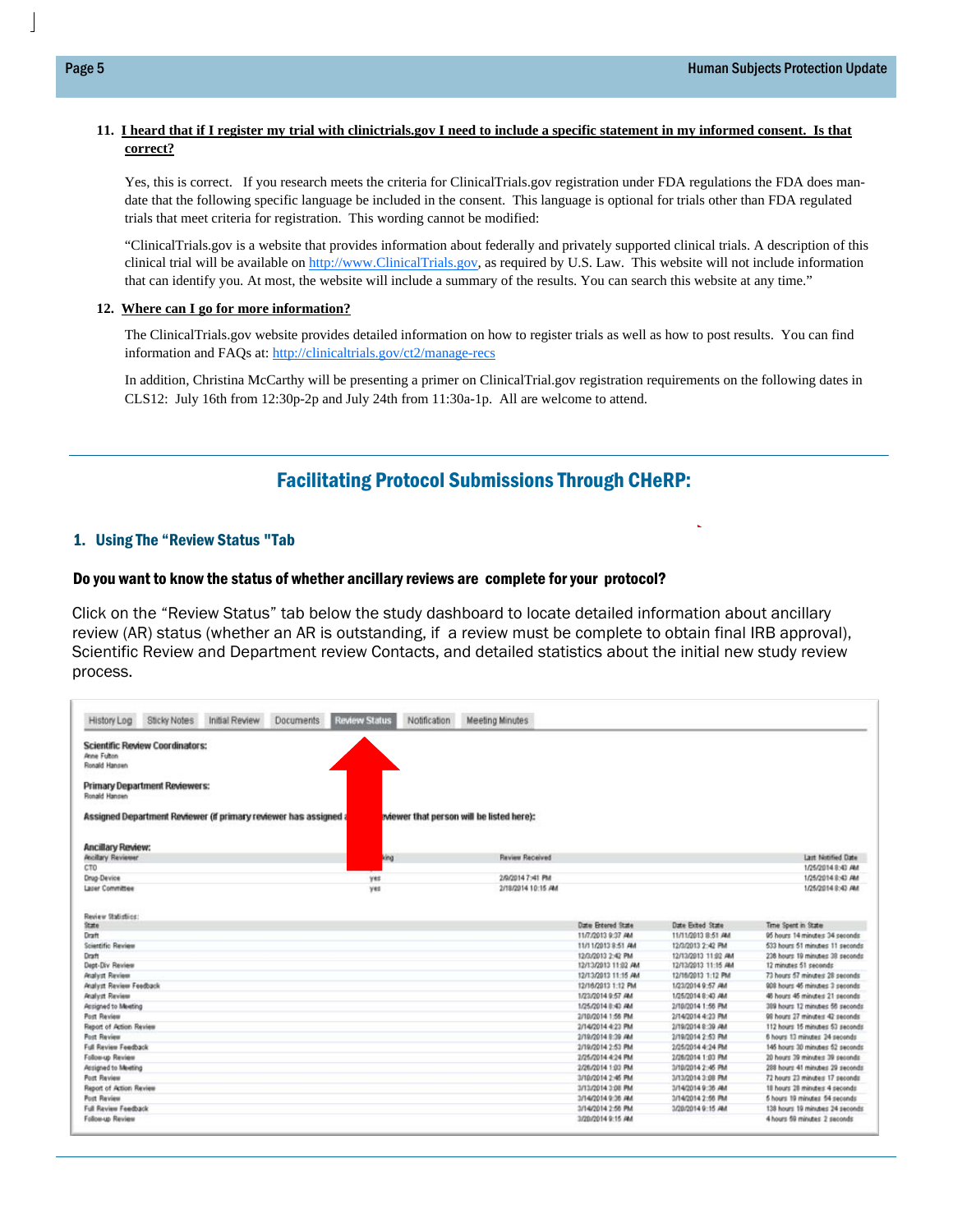## When do you need to submit a Reportable Event Form?

Researchers should create and submit a CHeRP "Reportable Event" form to notify the IRB about problems with study conduct that meet the IRB 72-hour Unanticipated Problem reporting criteria. Once the form is created, there will be prompts to identify the type of Unanticipated Problem (see categories 1.1 to 1.13 on Form), and then provide additional information about the nature of the problem, how it has been addressed, and what affect it may or has had on subjects enrolled in the study. See CCI/IRB Guidance titled Unanticipated Problems Involving Risks to Research Subjects And Others Including Adverse Events or contact the IRB with questions about submitting a Reportable Event or about the

# 2. How to Use a Reportable Event Form.  $\vert$  3. Submitting Data and Safety monitoring Board Reports.

#### A Tip to Prevent Delays in the Annual Continuing Review and Approval Process

Does your study have a data and safety monitoring board (DSMB)? How often does the DSMB meet? As part of the continuing renewal process, the IRB is responsible for reviewing DSMB meeting updates. It is important to either include these updates, or provide a reason why none are available, if otherwise expected according to the approved DSM plan for the study. DSMB updates may be formal minutes, or a simple email from the DSMB. The "Data and Safety Monitoring" section of the CHeRP continuing renewal SmartForm includes a prompt to attach any new DSM updates, as well as a link to the study's approved DSM plan for easy reference.

## 4. Adding Non-BCH Employees to Protocols

## Things to Keep in Mind when adding non-BCH Employees to Research Studies

- Non-BCH profiles should not be created for research team members who are waiting for their BCH ID numbers and login accounts. If a study team member is a new hire and will be a BCH employee, a BCH CHeRP profile must be created for that person. That person is able to complete CITI training while waiting.
- Non-BCH collaborators **do not** need to be added to protocols when he/she is only receiving or reviewing completely de-identified data.

When adding a non-BCH employee to a research team, please include a description of that person's role in the study. Depending on the research activities that this person will be performing, he or she might be considered "engaged in the research." In that event, the IRB at that person's home institution will either need to review the protocol or agree to rely on the BCH IRB review. Please contact your department's IRB Administrator with additional questions about this.

# Welcome Meghan Cashman!

Meghan Cashman has recently joined us as an IRB Administrator. She joins us from St. Elizabeth's where she served as IRB Administrator for seven years. Meghan is a painter and has an MFA in Visual Arts from Boston University. She loves to travel and spending time at Salisbury Beach. Meghan's number is (857) 218-4022.

She will be handling the following departments:

| <b>Emergency Medicine</b> | Nursing             | Psychiatry |
|---------------------------|---------------------|------------|
| Endocrinology             | Orthopaedic Surgery |            |
| Hematology/Oncology       | Urology             |            |



Please join us in welcoming Meghan to Boston Children's!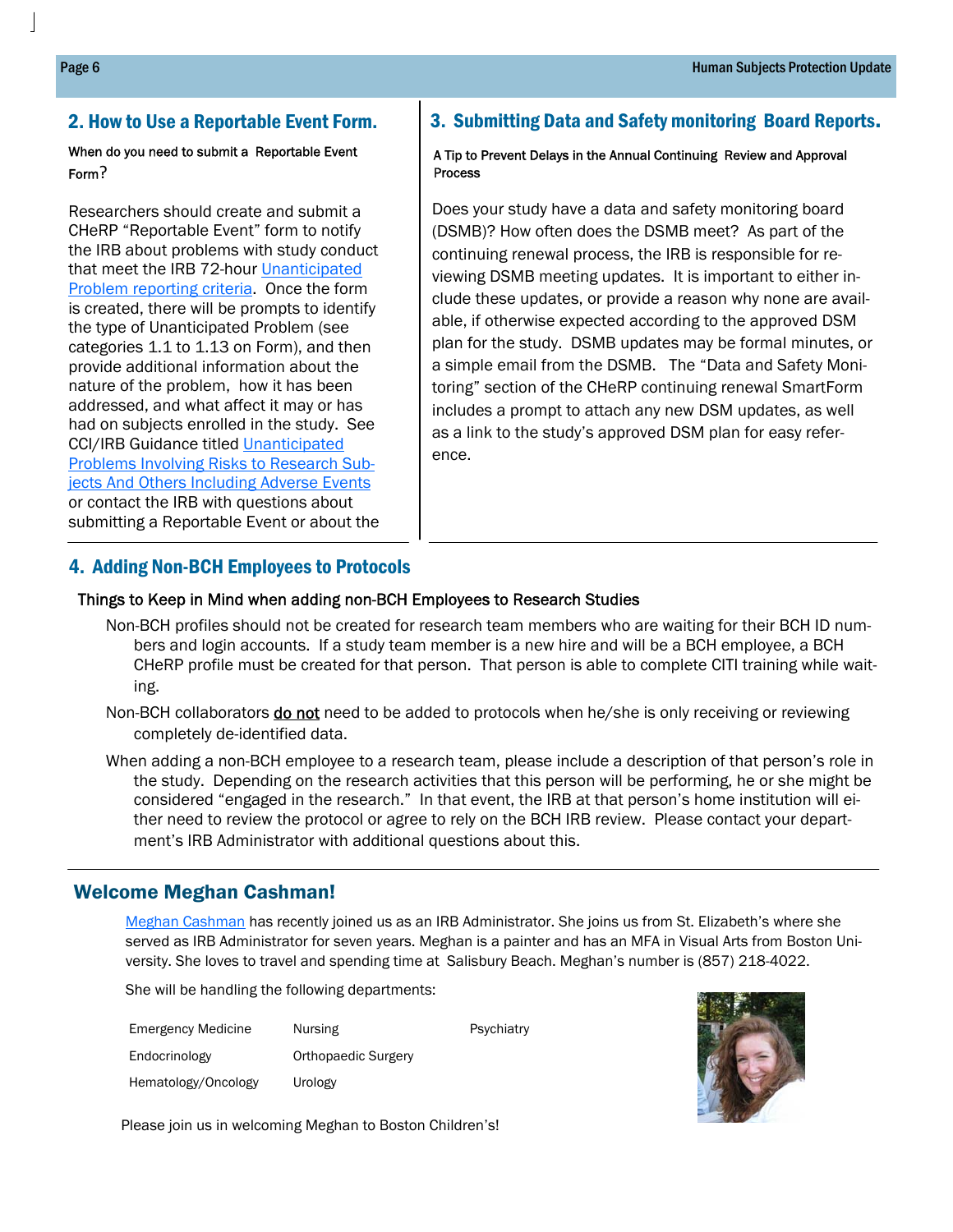#### Memo-to-File: from the EQuIP Office

The following are a few *Best Practices* identified during recent EQuIP Study Reviews\*:

#### *Use the Informed Consent Library to access current consent documents*:

One of the most common deviations noted during study reviews is when subjects sign expired, superseded, or unstamped consent documents. The most effective way to prevent this type of consent deviation is to use the CHERP Informed Consent Library to access the most current IRB-approved and stamped consent forms every time the research team prepares to consent a new subject. Ensure all study team members are trained to verify the correct consent version and to use the Informed Consent Library.

#### *Track and Report Minor Protocol Deviations according to CCI/IRB policy:*

Protocol deviations are considered unintentional events that depart from the approved protocol and are identified retrospectively. Per CCI / IRB Policy, Investigators should promptly review identified deviations and assess whether minor or significant. Significant deviations require reporting to the IRB within 72 hours of awareness using the CHeRP "Reportable Event" smartform. All other deviations should be documented, and reported in aggregate at the time of continuing review. How minor deviations are tracked/documented will depend on the type of research and what is most efficient and effective for the study team. Sample Deviation Logs are provided on the EQuIP website. Investigators can also choose to create individual Memos to File, or include a descriptive column that can be abstracted from a larger study activity database to meet this requirement.

#### *Follow the Study-Specific, IRB-approved Recruitment and Consent /Assent Processes:*

There are many recruitment methods and materials a research team may use to reach out to potential subjects, such as mailings or scripted phone calls to eligible patients/families, posting flyers in specific locations, and placing advertisements in specific media. However, recruitment processes must be selected as appropriate for each study and IRB-approved prior to use. Likewise, methods for obtaining informed consent/assent can vary (e.g. in-person, phone and/or via mail, fax or email) and must be IRB-approved prior to use. Make sure everyone on your study team employs only IRB-approved methods and materials for both recruitment and consent processes by verifying what is described in the IRB-approved protocol and corresponding CHeRP smartform sections.

\* A confidential, full or partial review of on-going studies to ensure compliance with applicable regulations and policies and to evaluate study conduct, organization, record-keeping and documentation. The EQuIP office aims to help investigators implement tools and strategies to improve identified problem areas. Reviews may be voluntarily requested by PI/staff (e.g. to ensure compliance, during staff changes, to prepare for an external audit).

*Visit the EQuIP website* for more information and resource or call Eunice Newbert or Susie Corl at the EQuIP

#### Struggling with CHeRP?

IRB Administrators are available to provide CHeRP Refresher training for your department. This can include some tips and tricks that IRB Administrators have noticed may be helpful, or you can provide specific questions for staff to answer. We are available to provide training for larger groups, but CHeRP Support remains available for individual questions. Please contact your department's IRB Administrator for scheduling, if you would like to request this training.